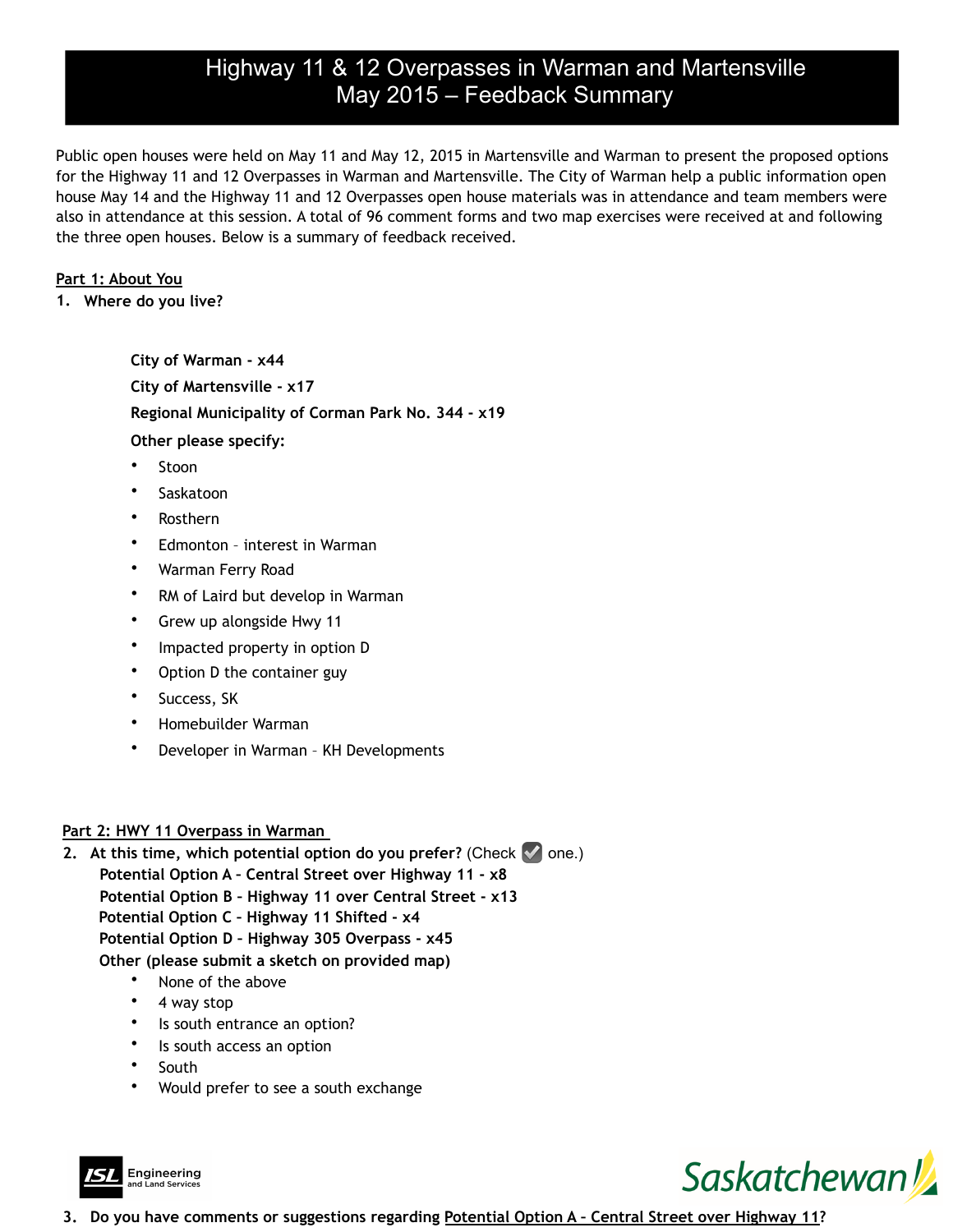- I believe this is more effective of all of them
- If maintaining the Central street access, this seems to make more cost sense than B.
- It seems counterproductive to potentially add traffic volume to Central Ave. Already congested with different traffic distribution N-S. This option could exist "as is" and still add value.
- Seems like it would be really heavy traffic flow through town but maybe the center of town will also change.
- Option A, B and C still would have congested traffic on Central.
- Increased traffic on Central is undesirable. Utility structure is in conflict.
- All Central Street entrances funnel traffic past the school with less desirable layout for safe student crossings plus more congested street than 305 entrance down Centennial which is wide double lanes.
- Too dangerous during construction, Central Street is a bottleneck. All Central Street can handle is a right out, right in.
- Too dangerous, no room for expansion and growth. Too much congestion of central.
- Not safe, not good for future.
- The traffic going along Central St. will increase because there will be no natural stop gap and traffic will be free flowing.
- Major traffic through a school zone. Central Street already struggles with the amount of traffic at its current level. So long-term this would not be a good option. So it's a "NO" from me on this option.
- This would cause congestion on Main St. give it's a single lane road. Also trucks needing to safely pass the highway to get to the industrial sides of Warman would use the overpass; causing a dangerous environment because lack of space and high school / congested traffic.
- Same as D (Do not discontinue access from northbound travel route onto Central Street. Stifles current downtown businesses and current trade route. Does not address south traffic needs and volume)
- The safest was for people to merge on southbound lanes heading into Saskatoon due to  $\frac{22}{12}$  coming over **existing** bridge.
- I think this is not a good option, because it will be to congested.
- From all angle option A looks good to me. Very economical.
- Traffic congestion on Central? How do you deal with flow?
- Central Street too small
- Concern about additional traffic flow by the High School.
- I like the idea of keeping existing highways and roads where they are. Seems like a less costly way to come to the same end.
- Need to extend acceleration lane from Warman southbound so people don't come over the crest of overpass at rail line and have to brake for merging vehicles – unsafe, especially in winter.
- Seems like too much going up and down.
- Access to dog park seems impossible. Existing parking lot serves as 'Park and Ride' lot to several cars daily. Light at Deer Meadows Drive needed immediately.
- Steep grade and increased traffic on Central are bad ideas. This is the worst of 4 options.
- Too many grade changes.
- Do not want
- I feel D would the best traffic continues straight through I will be fairly to move part of highway.
- Too congested at tracks. Too much traffic thru Central.
- Not enough room. Too congested.
- I think Central St. would not be capable of handling the traffic and I see no possibility of widening Central.
- Central St. should not be 'over' highway Central St. can't handle traffic.
- Trying to shove too much through a school zone.
- With future growth, there is too much traffic that would be funneled down Central. It is busy now with 10,000 I can't imagine it with 30-40 $\frac{??}{?}$

eering B/C - Too much congestion on Central

• If think option A, B and C would cause traffic congestion at the 4 way st<del>op by Tim Hortons.</del>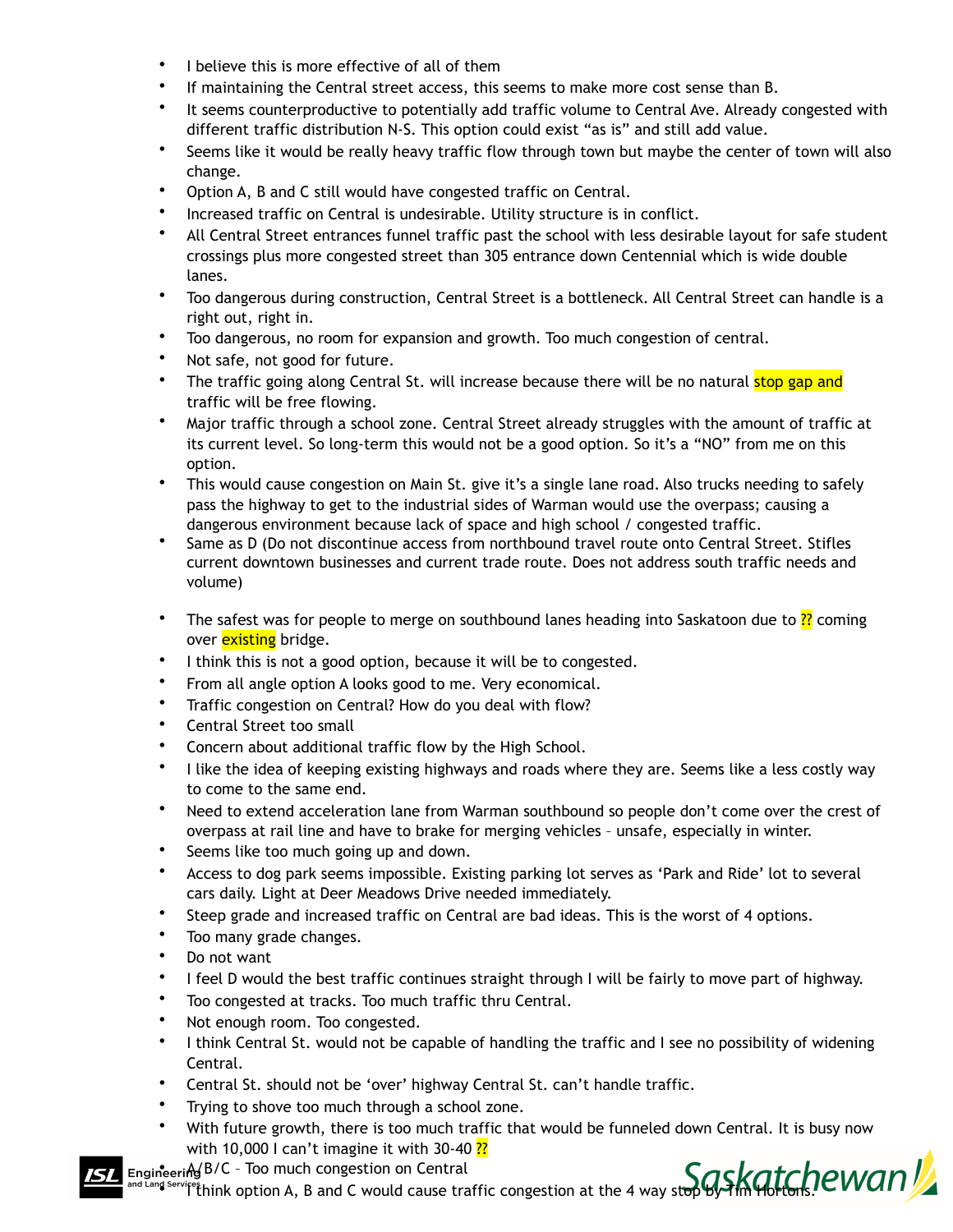- Doesn't make sense to have overpass lead directly to school zone traffic slows down no matter what (defeating purpose).
- I have concerns with the capacity of Central Street as Warman continues to grow.
- Attached is our comments with regard to the Highway 11 overpass on Highway in Warman. KH Developments feels very strongly that for the future growth the best option for the overpass is the South entrance. Both for the City of Warman and from a regional prospective this is the best option. Below are some of the Pro's to having the exchange in the South. PRO's
	- o Traffic exiting Highway 11 sooner when going North.
	- o The ability to service Warman, East Martensville and Corman Park Industrial with the same exchange.
	- $\circ$  The ability in the future to tie into highway 305 which could be used as a perimeter road.
	- $\circ$  South to North bound traffic entering the City on the West boundary would all have Right offs any roadway into Warman.
	- o Future growth between The City of Saskatoon and Warman and Martensville.

If the Department of Highways will not consider the South entrance, then KH Developments would prefer the North entrance for the location of the exchange.

KH Developments feels strongly that the Central location is the least desirable of all these locations. If you look at traffic today with a city of 9000, and having traffic come off the highway and immediately go through a school zone. What happens when the City of Warman is 20, 30 40 thousand people. Central is not built for the traffic it currently supports, much less any growth that the City of Warman is sure to see. This is not to mention the other issues with Central that you have already indicated.

Regards, thank you for your consideration of our opinions. Keith Heinrichs, KH Developments

• As with any of the Central option, the idea of having traffic come off the Hwy and onto Central, then in front of a school with a 30k speed limit just makes no sense. That is not even taking into account the cost to move the Gas Compressor station, the dog park the football field.

## **4. Do you have comments or suggestions regarding Potential Option B - Highway 11 over Central Street?**

- The best route to satisfy the residents of Warman.
- Biggest concern is getting the traffic crossing from Clarkboro Ferry road, there are a couple of developments going in on this road which will increase traffic ?? this is what causes most of the accidents people crossing the double highway.
- Increased traffic on Central will suck but the utility dilemma is better on this plan than on option A and the railway crossing is more straight on.
- All Central Street entrances funnel traffic past the school with less desirable layout for safe student crossings plus more congested street than 305 entrance down Centennial which is wide double lanes.
- Same as option A (Too dangerous during construction, Central Street is a bottleneck. All Central Street can handle is a right out, right in)
- Too dangerous, no room for expansion and growth. Too much congestion of central.
- Not safe, not good for future.
- Same comments as for Option A (Major traffic through a school zone. Central Street already struggles with the amount of traffic at its current level. So long-term this would not be a good option. So it's a "NO" from me on this option)
- It would be a better option to build on the south access of Warman (trap road 384) because there is a greater option to expand lanes on the road and it gives a better access for trucks to the industrial zones of Warman.
- Eliminate 2<sup>nd</sup> stop light have deer meadows as a one way street. Same as D (Do not discontinue access from northbound travel route onto Central Street. Stifles current downtown businesses and current trade route. Does not address south traffic needs and volume)
- Saskatoon how many under passes flood in thunder storm.
- 
- The loop ramp could be two lanes, then City of Warman will to make four lanes on central.<br>
Hight congestion on Central? How do you deal with flow?<br>
Central Street too small Engineeringaffic congestion on Central? How do you deal with flow?



and Land Services<br>Central Street too small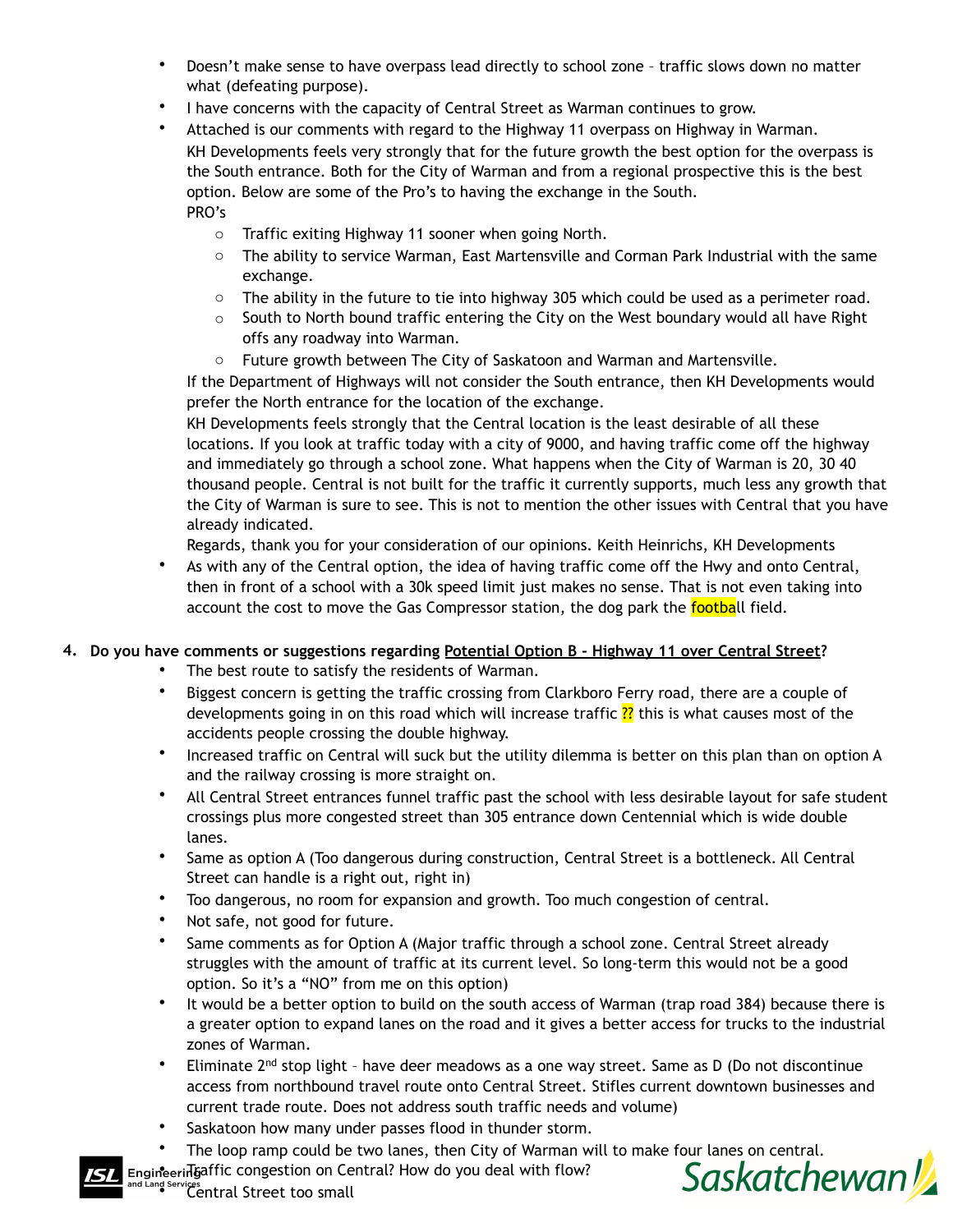- Concern about additional traffic flow by the High School. Possible solution is to align with Pacific Avenue.
- Backfill between rail and new overpass would cause many construction delays and underpasses flood, drift etc.
- I like that the entrance into Warman is at grade.
- Lights are badly needed at Deer Meadows to facilitate left turns onto Central in the morning. City of Warman needs to consider no parking on Central Street and creating 2 full time traffic lanes each direction.
- Light at Deer Meadows Dr needed immediately. Already difficult to leave deer meadows to go to Saskatoon during A.M. rush. Access to dog park important. 'Park and Ride' area needed for carpoolers
- Better than (A) but still increased traffic on Central is not good.
- I like the fact Central stays at the same grade. The best option for Highway 11 to go over Central.
- Do not want
- Need to build 2 overpass there little room at the railway.
- Same. Too congested at tracks. Too much traffic thru Central.
- Not enough room. Too congested.
- This option keeps businesses already in place with appropriate traffic coming by on Central.
- Central St. can't handle traffic. Highway over Central is good.
- Long overdue.
- Same as A Trying to shove too much through a school zone.
- Same as 3 With future growth, there is too much traffic that would be funneled down Central. It is busy now with 10,000 I can't imagine it with 30-40  $\frac{?2}{?}$
- I like the highway over the road.
- Best option with biggest improvement.
- Like this option more than option A, but still have school zone problem.
- See option A I have concerns with the capacity of Central Street as Warman continues to grow.

## **5. Do you have comments or suggestions regarding Potential Option C - Highway 11 Shifted?**

- Expensive, I'm sure. Still more traffic on Central. So much more work, but less disruptive.
- All Central Street entrances funnel traffic past the school with less desirable layout for safe student crossings plus more congested street than 305 entrance down Centennial which is wide double lanes.
- Much safer during construction, disrupts residences but they will get paid. Still, Central Street is a bottleneck.
- Too dangerous, not designed for growth. Too much congestion on central.
- Not safe, not good for future.
- This option takes away our house and I don't want to move. I have a dog training school and kennel.
- Apart from the fact that this option completely obliterates our home, do not see the point in doing a major shift – this must be more costly and you would still have the problems with the school zone and Central Street being unable to cope with the traffic. So it's a "NO" from me on this option.
- This would also solve the problem of traffic not flowing lineally moving north. Putting the overpass on Main St. would be less convenient for south side residents.
- Same as D (Do not discontinue access from northbound travel route onto Central Street. Stifles current downtown businesses and current trade route. Does not address south traffic needs and volume)
- This one will allow traffic flow, while building new roads.
- Maybe more cost effective less disruptive. I like the idea of less disruptive traffic while being built.
- Traffic congestion on Central? How do you deal with flow?
- Central Street too small
- Same as question 2
- Not a fan.
- **Engineering** Yould need more clarifications on the benefit over option "B"



• Too much money. Seems like a lot of extra work, for poor (steep) grades.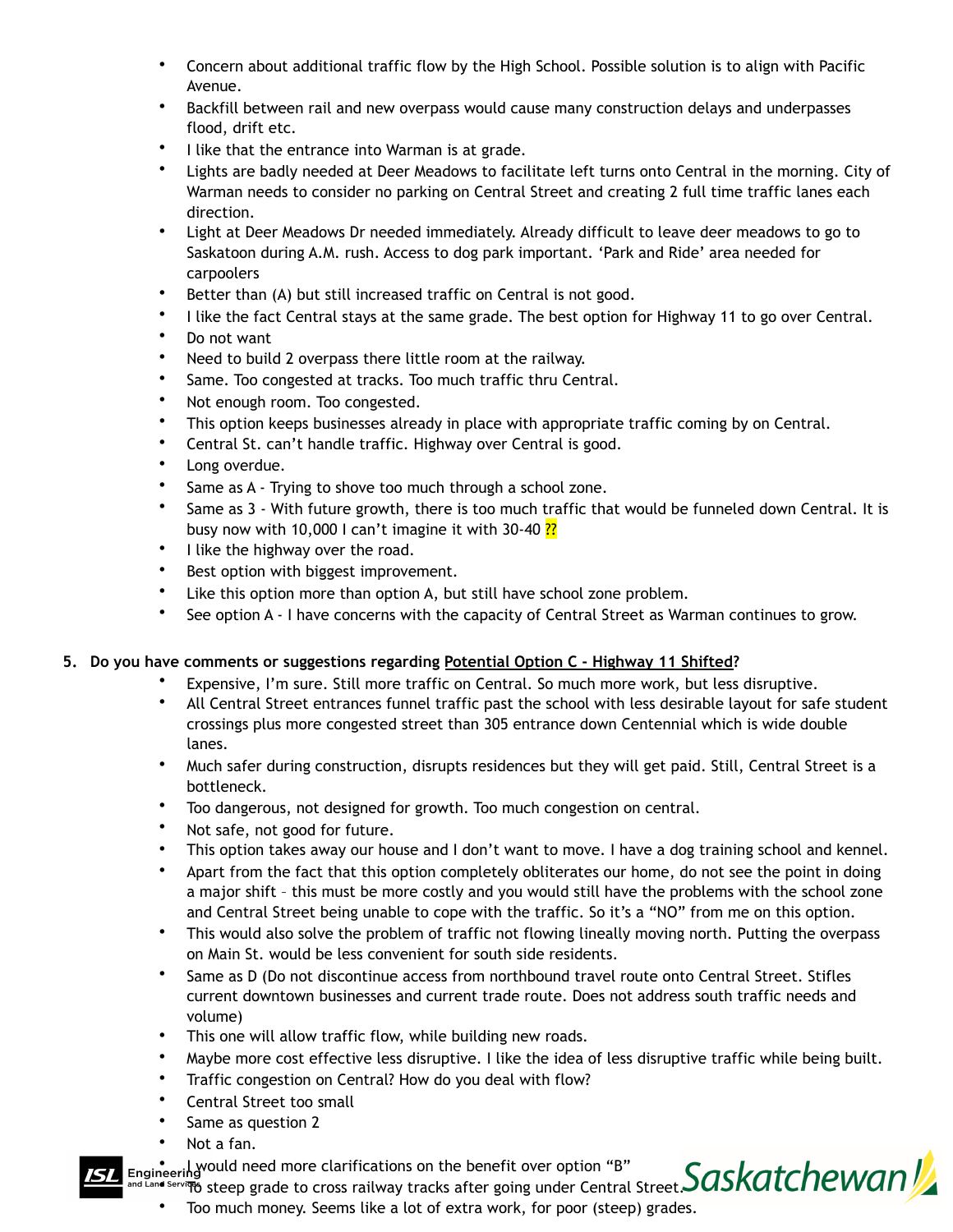- Still increases traffic on Central. Doesn't seem very cost effective.
- I would like this if Highway 11 went over Central. Can a shift be done to have Highway 11 over Central and not touch trans gas connections.
- Do not want
- I do not know cost but looks to me it will very high 2 overpasses and part new highway.
- Not bad, but growth of city will carry north.
- Not enough room. Too congested.
- Better than 'A'
- Same as A Trying to shove too much through a school zone.
- Same as 3 With future growth, there is too much traffic that would be funneled down Central. It is busy now with 10,000 I can't imagine it with 30-40  $\frac{?2}{?}$
- I don't think hwy 11 needs to be shifted.
- This is the one.
- Waste of money especially if high pressure pipe is hit!
- See option A I have concerns with the capacity of Central Street as Warman continues to grow.

#### **6. Do you have comments or suggestions regarding Potential Option D – Highway 305 Overpass?**

- New road to ferry. Right now there should be a left hand merge lane for people going north.
- Less intrusive to major highway, room for growth and  $\frac{??}{?}$  co-exist.
- Less inconvenience during construction. Looks more to the future.
- I see this as the best solution from a long term view. I use 305 over central now when coming from the south. Will be hardest sell to Warman.
- Best
	- o Traffic flows highway interchanges with a highway sensible
	- o Feeder roads into Warman / future growth mainly north
	- $\circ$  Construction ? eliminate existing overpass concern with options A, B, C.
- Less disruption to traffic along Hwy 11 during construction. Why not have the overpass extend over the railway.
- It seems most logical for the future, but who knows how the city is actually growing.
- What is the impact on the north portion of Centennial Avenue. Would an interchange for south Warman access be needed soon for Southlands Crossing and industrial plus east access to Martensville?
- Logical (Hwy 11 to Hwy 305) and business and recreation center of town will be in the north end not the central area. This is also more undeveloped acreage wise compared to other options.
- Had never thought of the overpass at 305, makes the most sense long term.
- Granted I'm somewhat biased looking at possible development projects at north end.
- This is the best option of the four considering future growth of Warman and safety during construction. It also allows for future expansion at the intersection of Hwy 11 and township road 384. Especially when there will be an industrial area on the south end.
- Best option for handling traffic and potential growth. Safest option. Allows for future expansion.
- Least amount of residential impact. Safest, good for growth.
- From my point this is the better option on a long term or future growth. It also links up Martensville. This would also give you three good access and would not stop commercial traffic dirty construction.
- This makes the most sense. It links Warman to Martensville naturally and would be better able to cope with the future growth. It's a "YES" from me on this option – this one seems the most practical option that will support the expected future growth of the City of Warman.
- Do not discontinue access from northbound travel route onto Central Street. Stifles current downtown businesses and current trade route. Does not address south traffic needs and volume.
- Very poor design lots of extra detour and out of way.
- Best location to prepare for the lon-term future of Warman.
- I feel this one is best option for smallest impact on existing infrastructure. Brings traffic to highway as opposed to congested school zone. Saskatchewan

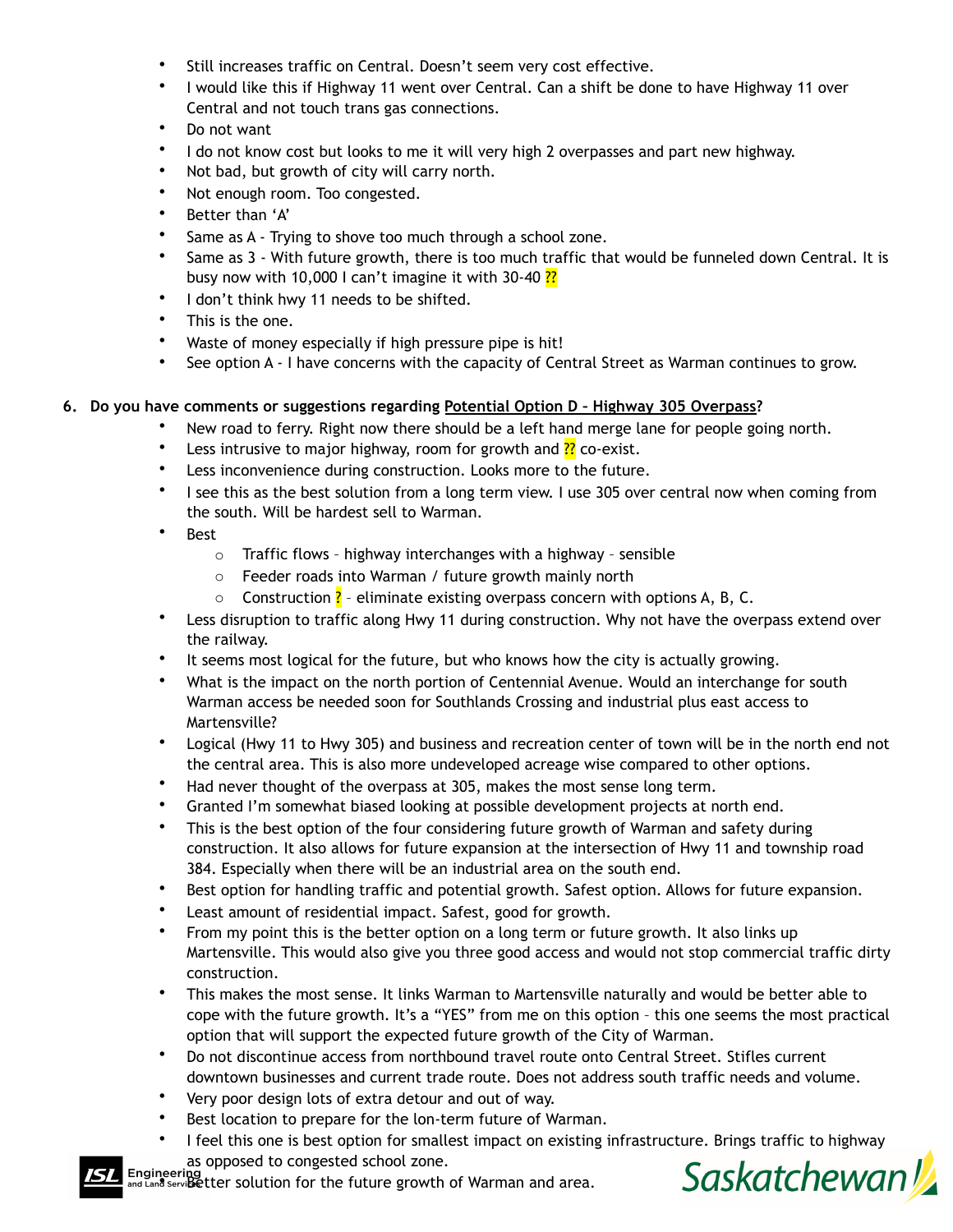- I like this option for a second overpass. Hwy 305 should continue east with a bridge across the river. This would give greater access to Wakaw area from Hwy 16 without going through Saskatoon!
- Best long term option for the ?
- Least disruptive. Has GREAT future growth aspect not only for Warman but access to east side of Sask. River.
- No required at this time!!
- Probably gives best option for future progress.
- Should be able to handle volume. Big waste of farm land.
- Preferred as I believe would facilitate the growth of our community.
- Terrible idea. Don't like the idea of our Main Street being "right in, right out" to get onto highway.
- Terrible idea. No exit north at Main is terrible.
- Best one!
- This is the best.
- Too far away from the current infrastructure. I am not happy this option was just included. City not planned for this option.
- Not preferred. Force too much traffic on Centennial Blvd. totally different traffic flows in entire city.
- Best option to decrease traffic on Cental.
- I feel this location is much closer to our property then the existing highway 11 and noise level will be substantial. Property value will also decrease majorly.
- Don't like the fact that Ferry Road stays the same and not connected into Warman. Not sure this was part the announcement. Hopefully this doesn't take away from what city population wanted.
- I believe this to be the preferred option for the interchange, as Warman will continue to develop northward and this will allow access onto HWY 305, which is much better equipped to accept heavy flows of traffic than is Central Street. As time goes on, more people will realize that this is a more efficient route for their commute. I would, however, like to see the existing intersection at HWY 11 and Central Street to remain full access, as limiting it to a right in / right out only intersection would force too much traffic onto the south access to Warman.
- With current developments in 5-10 years everyone would consider it a mistake if it wasn't built here. Provides most flexibility to do it right.
- Good idea.
- Directs N/S traffic, farther away from tracks and brings people to shopping area easier and Legends.
- This is also a good option!
- This would be the best option for the future.
- Good allows for more immediate solution. Need road to Ferry Rd.
- What about a south access?
- The best option shown.
- This may help get some big box store in the city to come as well and be central for other towns to come in.
- May aid in us getting some large shopping centers at Legends Plaza.
- I think this is the best option, especially if the city will be expanding to the north.
- Less impact to hwy 11 while in construction. Move traffic from Central to new hwy 305, which is good. This is best option.
- Impact would be negative on business on Central St. Also makes difficult for many to get home.
- Best option! Plan for the future roads first! Would love to see Central used as a one-way with future shops, etc.
- Would like to see existing highway ?? left as a service road. With reduced traffic Central could be kept as right in/out and left in off highway 11 – restrict left turn out heading north.
- Out of these 4 this option makes the most sense. With this option you have the 305 to move traffic. Only downside is to get into the city you have to turn left. With the south exchange you would have right hand off



•



**7. At this time, which potential option do you prefer?** (Check ☑ one.) **Potential Option 1 – Northbound Exit "Split" Ramp - x22**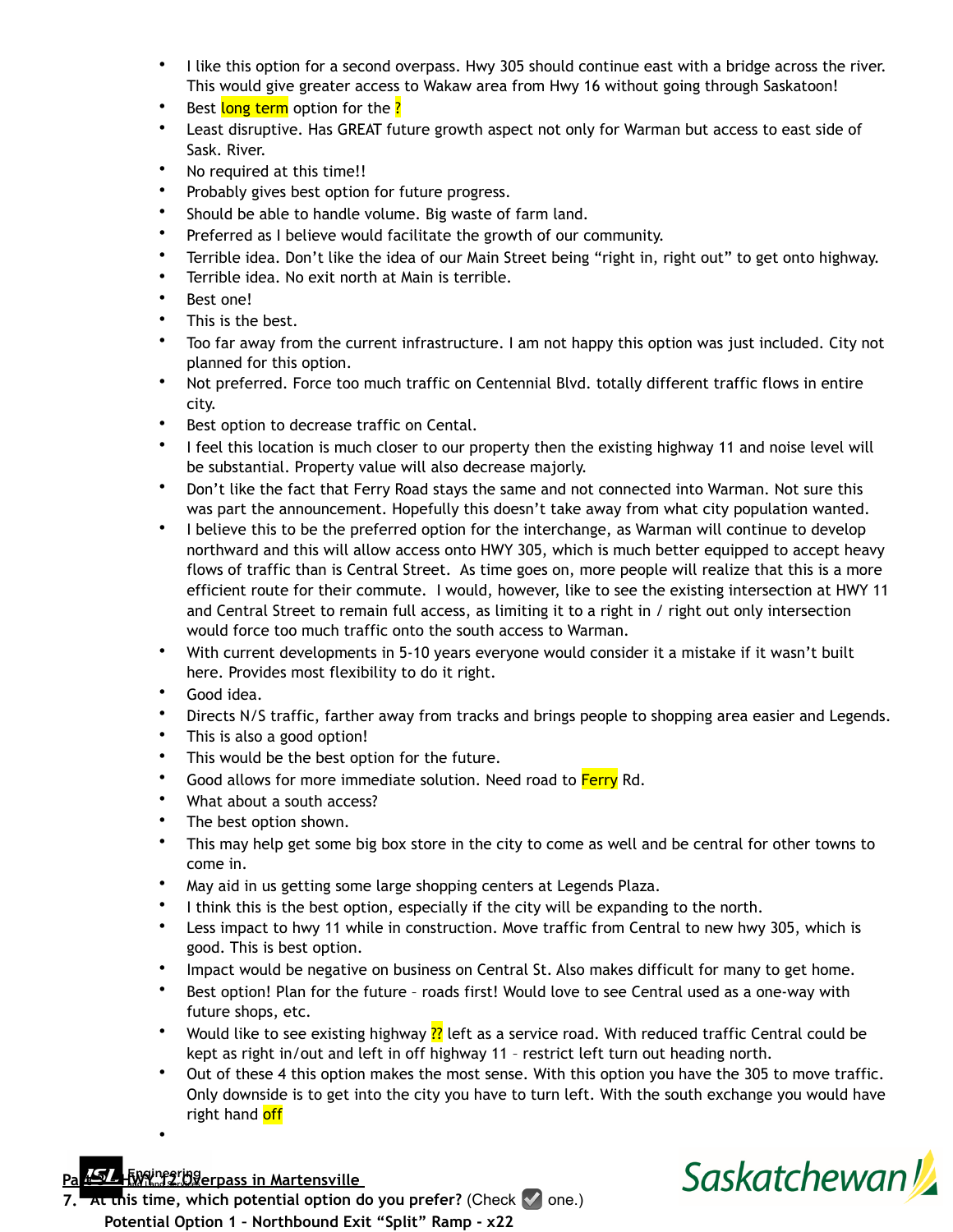**Potential Option 2 – Northbound Exit "Slip" Ramp - x7 Other (please submit a sketch on provided map) - x0** 

## **8. Do you have comments or suggestions regarding Potential Option 1 – Northbound Exit "Split" Ramp?**

- My feeling is that money would be better spent on overpass at Lutherin and Hwy 12. Lutherin has many trucks trying to access or cross Hwy 12. Examples are grain trucks to pioneer elevator, landfill trucks, gravel trucks, east Martensville traffic as well as south service road traffic. It is impossible to cross Hwy 12 in the morning between 6:30am and 9:30am going east.
- No split ramp on 4<sup>th</sup> St. S. It is residential and has a major speed issue already. Not a thorough fare.
- Looks good I like the additional exit onto  $4<sup>th</sup>$  St.
- Not sure how extra traffic on 4<sup>th</sup> would work positively. A lot of speeding vehicles on that street.
- This option gives two exits to disperse the traffic within the city. There is too much of a bottleneck now at Centennial
- Centennial Drive going south to highway needs merging lane when going south to west.
- Reduce traffic on Main Street
- Looks good!
- Split the traffic up, keep the south exit. Mostly I hope the speed limit stays at 90km/hr on highway 12. Also keep in mind the "noise" factor in all this. Please keep Martensville quieter, please be sure to consider the quietest options!
- High speed merge lane onto overpass from the south bound lane turning right on to overpass to bypass the lights. Delete split ramp.
- Greater access to city, spreads traffic out.
- Do not go down residential 4<sup>th</sup> St. S.
- Helps disperse incoming traffic into 2 inlets
- To split the exit prior to Main Street would lead to increase traffic on 4<sup>th</sup> which already has traffic issues!
- Move to Warman
- This is the best.
- Best option of what was offered. Martensville has problematic city streets / intersections already. 2 ramps will help disperse.
- Leaves less room for commercial development. More risk of confusion two exists close together.

#### **9. Do you have comments or suggestions regarding Potential Option 2 – Northbound Exit "Slip" Ramp?**

- I think this would still not alleviate the traffic woes at the main exit/entrance into the city.
- With increase traffic, more congestion will result on Main Street and particularly at intersection of Centennial Drive and Main Street.
- Add a high speed merge lane south bound to turn right on to new overpass.
- Too much traffic on Main St. off ramps to businesses north and south of Main Street or Service road. If road blockage occurs on Main Street that would be bad. Sound walls needed!!
- This would be acceptable.
- Traffic jam at main light.
- Not a good idea to have only one access in and out of Martensville.
- Safer. Better utilization of space.

#### **Part 4 – Other**

#### **10. Additional Comments or Suggestions:**

- I see the Martensville location as serving only the City of Martensville. The Lutherin location would benefit both areas.
- 4th St. south is supposed to be "Residential" not a speedway on route for heavy truck which is the case now.
- Would like to see an east entrance onto **Black** Iron Crossing at some point.
- 305 and Hwy 12 definitely needs overpass especially when 305 is finished to Dalpheny.
- Engineerings, go with an over ramp on existing north/south bound highways and  $\frac{d}{dA}$  of  $\frac{d}{dA}$  or  $\frac{d}{dA}$ north with lights. This filters traffic to exit at 3 locations instead of 2 and you still use the existing (brand new!!) highway.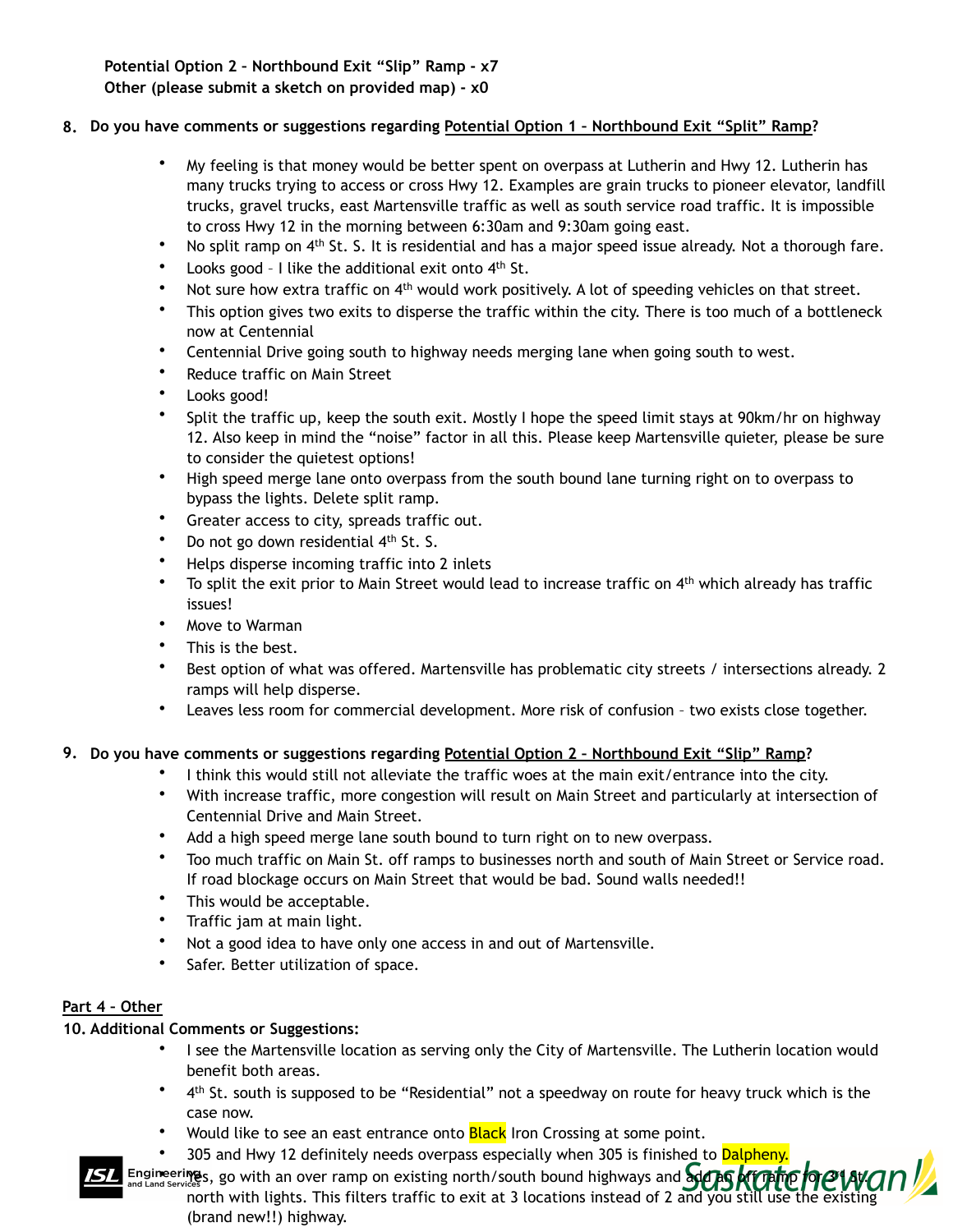- Keep it as quiet as you can for the people living on the west side of Martensville. Keep speed limit at 90km/hr for safety and quiet. Use barriers to deflect noise up.
- Pedestrian crosswalk on overpass.
- None of the above until congestion at Main Street and Centennial is resolved.
- Pedestrian walk way required.
- 4<sup>th</sup> St. south will have a major speed problem with traffic coming off of highway and head east on 4<sup>th</sup> south.
- My preference would be to have the overpass near the south entrance to Warman. There is more  $\frac{?}{?}$ at this intersection at present then at the Central location.
- I believe to facilitate growth and traffic flow between Hwy 11 and 12 is to have both interchange at Hwy 305.
- Thanks for asking.
- Need to work on drainage off of Luthern Road to cross Hwy 11 north to the east to make developments more easy.
- Required drainage from Corman Industrial Park area to get across Hwy 11. It should drain to the  $\frac{?}{.}$ Very simple way to drain if you look at it. This is the natural flow of the water.
- There should be an option of Central or Hwy 305 first and then determine the options of A, B, C.
- I am a little concerned that option D is brought to the table. This option is a surprise and seems to be the ministry's preferred location when there was no dialogue with the city on this option.
- I have a very simple comment/question regarding the plans for the Martensville overpass. Both of the options so far revealed are fine in my opinion except: Why are we looking at realigning the highway....again...spending untold more millions...again...? There is a large diamond shaped area of land which has been previously purchased and protected as a right-of-way for this overpass. It has been there for years for that very purpose and has in fact delineated development within the town of Martensville for some time. Tim's Horton's was designed on a triangular piece of land because of this. Other developments are also going ahead with the back of the property against the highway's ROW. Moving the highway further West, while I am sure has its reasons for Construction ease, and other concerns, is a gross waste of public resources (MONEY!!), and furthermore will leave a long strip of undevelopable land between the new highway and the back of the current developments. The current alignment of Hwy 12 can be made to work just fine. There is a lot of space there, and it should save money. Why bother planning for the future, if we just throw those plans out eventually?

Thank you for the opportunity to comment. Please note the above comments are my personal opinion and do not represent Innovative Piling Solutions in any way.

## **Part 5 - About the Session**

## 11. **How did you hear about tonight's session?** (Check ☑ all that apply.)

 Letter in the mail - x**12** Word of mouth - x**<sup>14</sup>** Newspaper - x**19** Email – x**11**  Other (please specify) – x**20** 

- Facebook x8
- Work x2
- City Hall
- CKOM News website article
- Was contracted by highways
- Council meeting
- WFR Facebook page
- Facebook Warman community page
- City of Warman Facebook
- Warman Fire Rescue twitter account
- City of Warman Website
- City Counci**l**

**Easisfied are you with the public engagement process? (Check √ one.)** 



Very Satisfied- x**21**